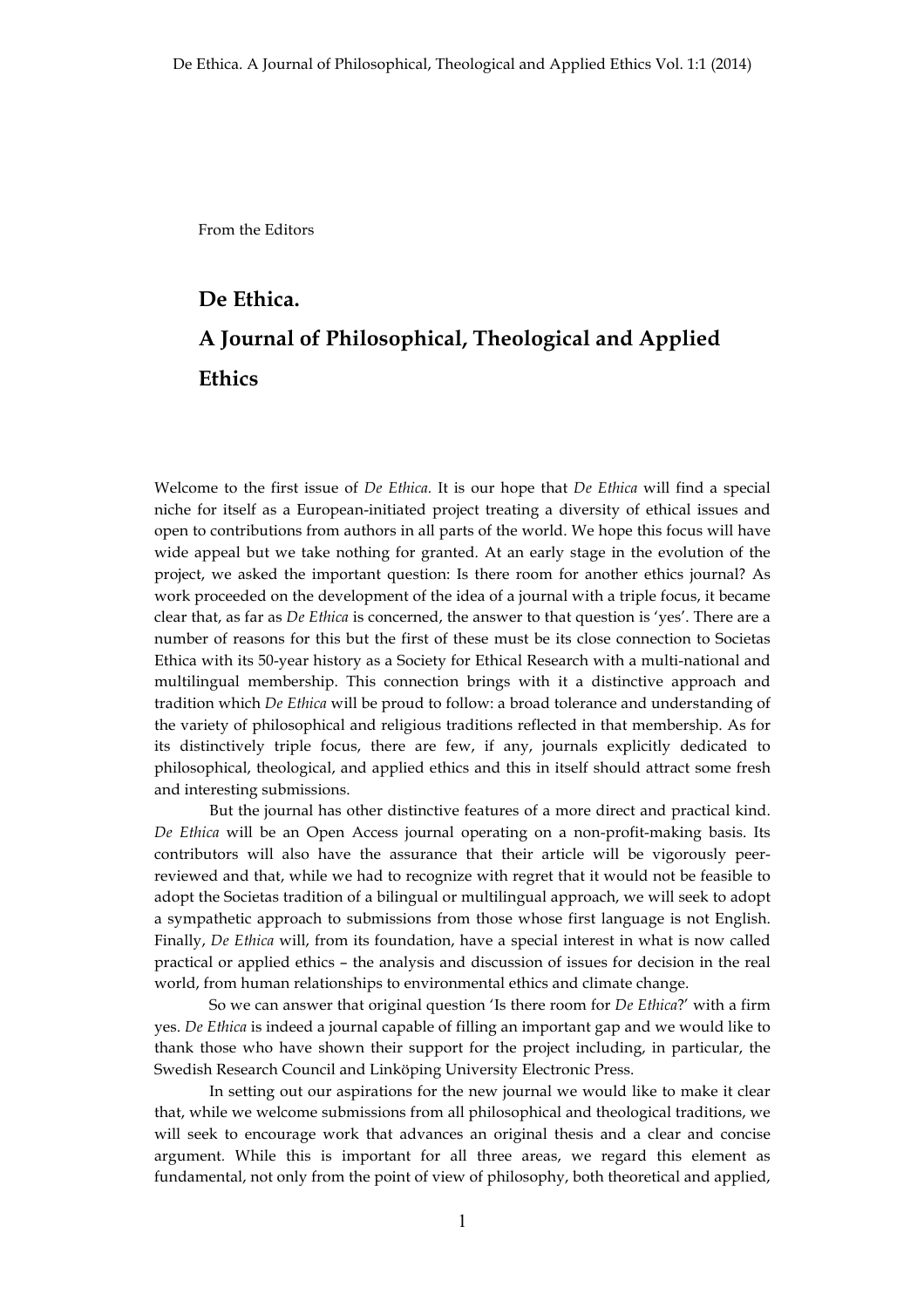but also in the discussion of religious topics. The inclusion of religious perspectives on ethics implied by the journal's title is especially important at the present time in that philosophy and religion are currently often seen as rivals in universities in the Englishspeaking world. Indeed, it is fashionable at the moment for leading philosophers to loudly advertise their atheism or secularism. Nevertheless, most ordinary people continue to see these two areas of human thought as close.

If we were to ask when philosophy and theology were last in philosophical harmony with each other, we might need to look back to the mid-twentieth century and the kind of practical philosophy favoured by philosophers such as the Scottish philosopher John Macmurray or the Danish philosopher Knud Løgstrup, author of *The Ethical Demand* (1956). Although sometimes described as Christian Socialism, this tendency is better not seen in political or even religious terms, but rather as pioneering the late twentieth century move to applied ethics.

As this implies, there is every reason to regard applied ethics as a continuing tradition with a much longer pre-history than it is usually given credit for. But there can be little doubt that, as we understand it today, applied ethics, especially bioethics, has made a special and distinctive contribution to the landscape of philosophical thinking in the twentieth century, and that it, together with the broader conception, applied philosophy, has changed public perceptions of the task of philosophy in the twenty-first. The latter part of the twentieth century brought a mindset more sympathetic to philosophical engagement with practical problems. It also saw a marked retreat from abstruse metaphysical philosophy and a wish to see complex ideas put forward in language that can be readily understood. On the negative side, however, it has become associated in some minds with forms of postmodernism that have created new versions of abstruse philosophy and an invasion of political correctness that has brought with it a new threat of enforced conformism.

Perhaps pressures like these are inevitable when practical issues are increasingly occupying the philosophical stage. Today's world is plagued by many of the age-old problems of crime and violence but it also faces new threats and new weapons of mass destruction. At the same time, the moral consensus on which we could in the past rely is rapidly eroding. Of course, for some of the problems confronting us, such as the planetary and environmental concerns that provide the focus of the first issue of *De Ethica,* we may hope that science and technology may be able to provide some solutions. But technology is not enough. We need normative as well as practical expertise, combined with the defining feature of true philosophy – a willingness to follow an argument where it leads. And for this we need scope for thoughtful discussion – something beyond the brief and fragmented opportunities offered by articles in the national press and other media outlets.

In launching this journal, then, we hope to provide a platform for philosophically reflective articles that address the problems of the day. We hope that, while publication has become a necessary end in itself for academics, the unique combination of its European and international status will attract submissions for *De Ethica* from people whose goals are broader than this, who do genuinely have something to say, and who are capable of ignoring outside pressures and giving their time and energy only to what they believe is truly important and worthwhile.

Applied philosophy is faced by a particular challenge because it requires people to struggle with new and untried issues – often areas where technology has moved ahead of human experience and in which there is no history to draw on. We hope that we will